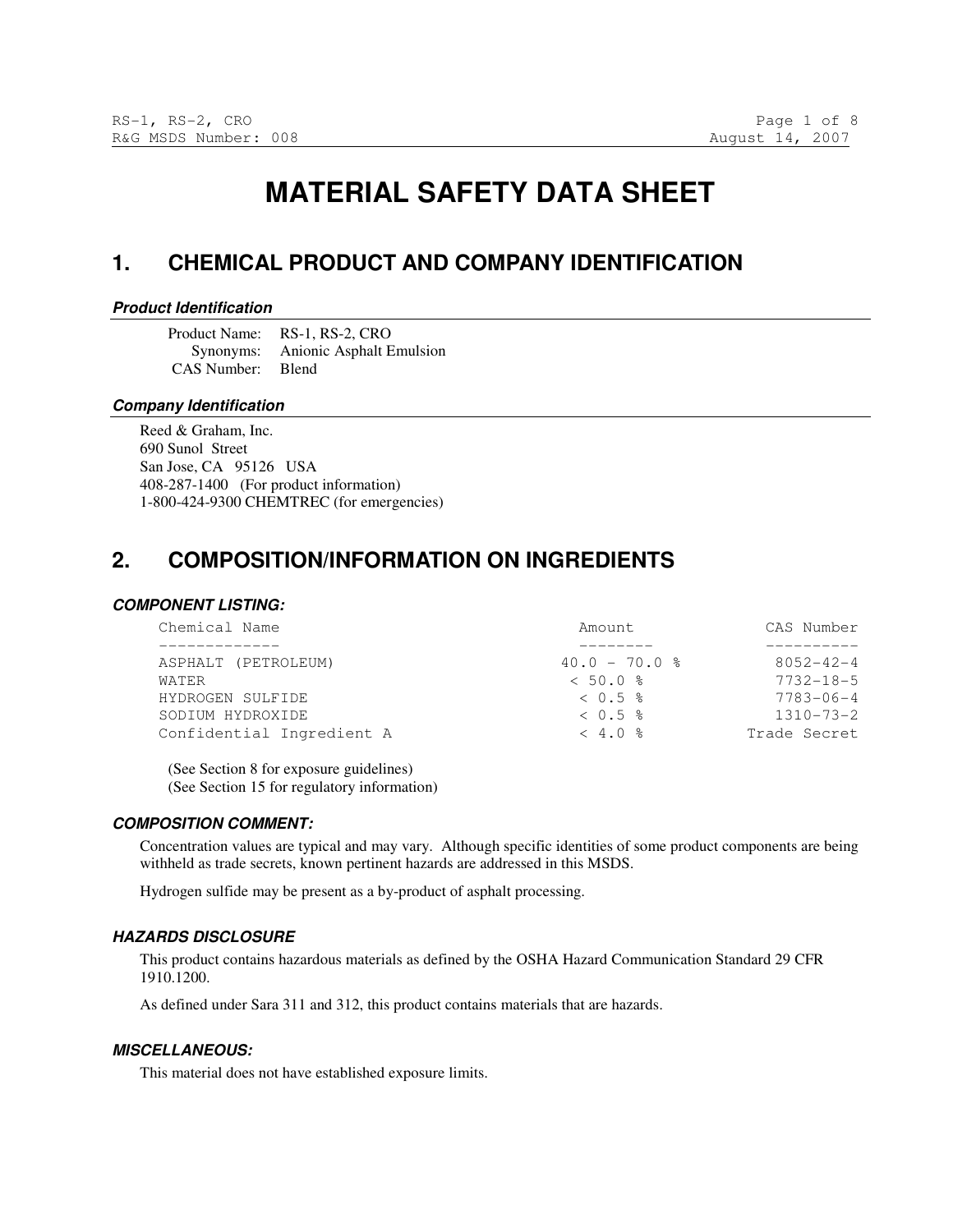## **3. HAZARDS IDENTIFICATION**

|        | ******************<br>***********************<br><b>EMERGENCY OVERVIEW</b> |        |
|--------|----------------------------------------------------------------------------|--------|
| *      |                                                                            | $\ast$ |
| ∗      | <b>CAUTION</b>                                                             | ∗      |
| *      |                                                                            | $\ast$ |
| *      | May cause skin and eye irritation. Dilute with                             | $\ast$ |
| $\ast$ | water. For hot product, immediately immerse in or                          | $\ast$ |
| *      | flush the affected area with large amounts of cold                         | $\ast$ |
| *      | water to dissipate heat. Do not allow material to                          | $\ast$ |
| $\ast$ | completely dry. Fumes from heated material may be                          | $\ast$ |
| *      | irritating. Aspiration hazard if swallowed – can                           | $\ast$ |
| *      | cause lung damage.                                                         | $\ast$ |
| *      |                                                                            | $\ast$ |
|        |                                                                            |        |

HMIS Rating –

Health: 1 Flammability: 0 Reactivity: 0 Personal Protection Index: 0

NFPA Rating –

Health: 1 Flammability: 0 Reactivity: 0 Special Hazard: None

## **POTENTIAL HEALTH EFFECTS**

### **EYE:**

Direct contact may cause eye irritation. Exposure to vapors, fumes, or mists may cause irritation. Contact with heated material may cause eye burns and permanent tissue damage.

### **SKIN:**

Avoid prolonged or repeated contact with skin. Prolonged or repeated contact may irritate the skin and cause a skin rash (dermatitis). Contains a component that causes skin sensitization in animals.

## **INHALATION:**

Avoid breathing vapors or mists. Prolonged or excessive inhalation may cause respiratory tract irritation.

Hydrogen sulfide can cause respiratory paralysis and death depending on the concentration and duration of exposure.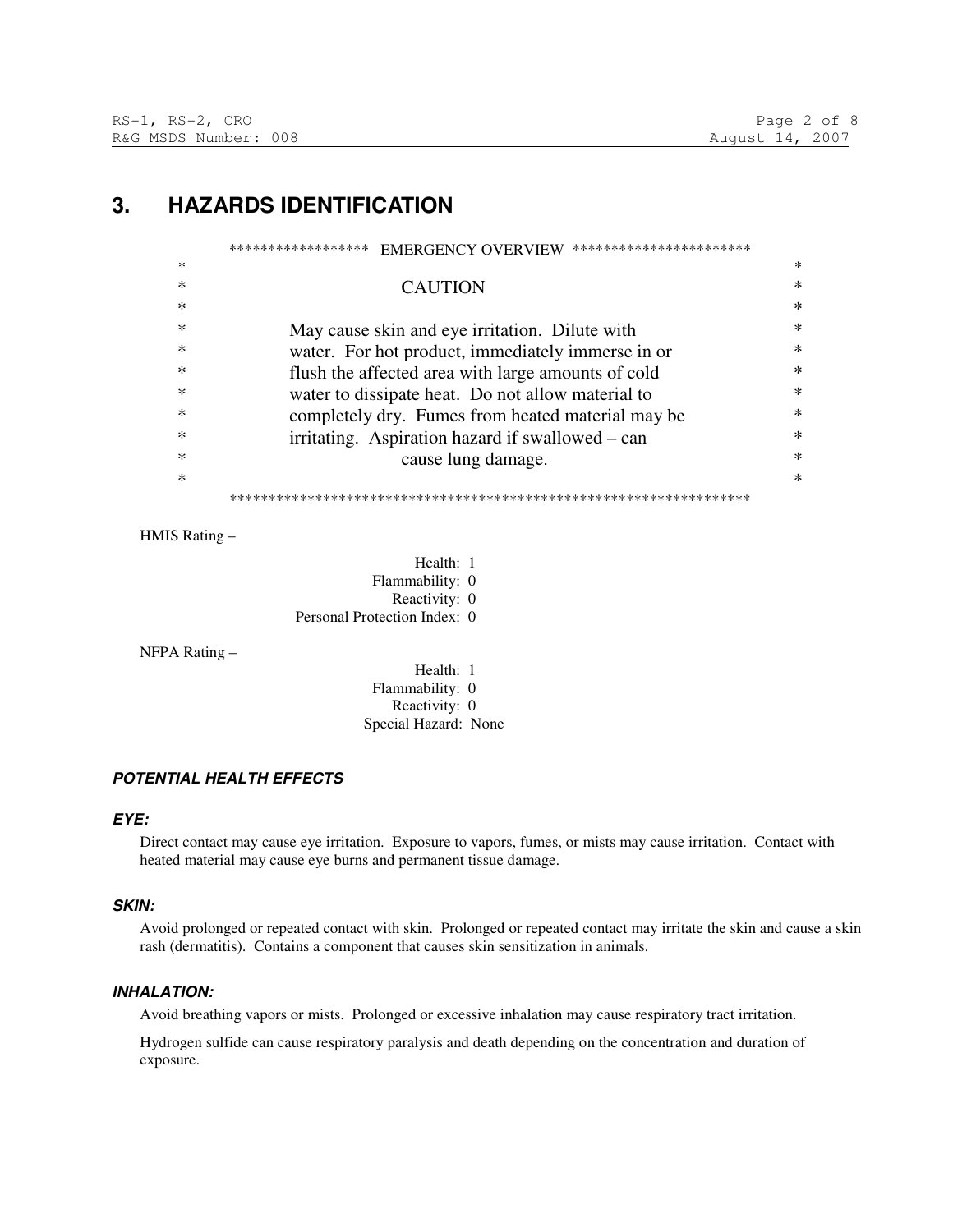#### **INGESTION:**

Substance may be harmful if swallowed. Irritating to mouth, throat, and stomach.

### **SIGNS AND SYMPTOMS OF EXPOSURE:**

Exposure to hot material may cause thermal burns. Vapors may have an offensive odor which may cause headaches, nausea, and vomiting. Symptoms of overexposure include: fatigue, tearing of eyes, burning sensation in the throat, cough, chest discomfort and skin irritation.

#### **CHRONIC EFFECTS:**

No known hazards in normal industrial use.

#### **CARCINOGENICITY INFORMATION:**

IARC has determined that there is inadequate evidence that asphalts are carcinogenic to humans. While brief or intermittent skin contact with this product is not expected to cause harm, those workers who do not practice good personal hygiene and who are exposed repeatedly via skin contact may be at risk.

#### **MEDICAL CONDITIONS AGRAVATED BY EXPOSURE:**

Disorders of the kidney, liver, skin and respiratory system

## **4. FIRST AID MEASURES**

## **EYE CONTACT FIRST AID:**

Hold eyelids apart and flush eyes with plenty of water for at least 15 minutes. Get medical attention if irritation develops or persists. Burns due to contact with heated material require immediate medical attention.

#### **SKIN CONTACT FIRST AID:**

Wash skin with soap and water. Wear protective gloves to minimize skin contamination. For hot material exposure, DO NOT try to remove solidified material from the skin. DO NOT try to dissolve with solvents or thinners.

#### **INHALATION FIRST AID:**

At elevated temperatures may cause irritation of the eyes and respiratory tract. Although this product is not known to cause respiratory problems, if breathing is difficult, safely remove victim to fresh air and provide oxygen. Get immediate medical attention.

#### **INGESTION FIRST AID:**

Get immediate medical attention. Do not induce vomiting due to danger of aspirating liquid into lungs. Gastric lavage may be required.

## **STATEMENT OF PRACTICAL TREATMENT:**

Get prompt medical attention. Dilute with water. If solidified, treat as neat asphalt.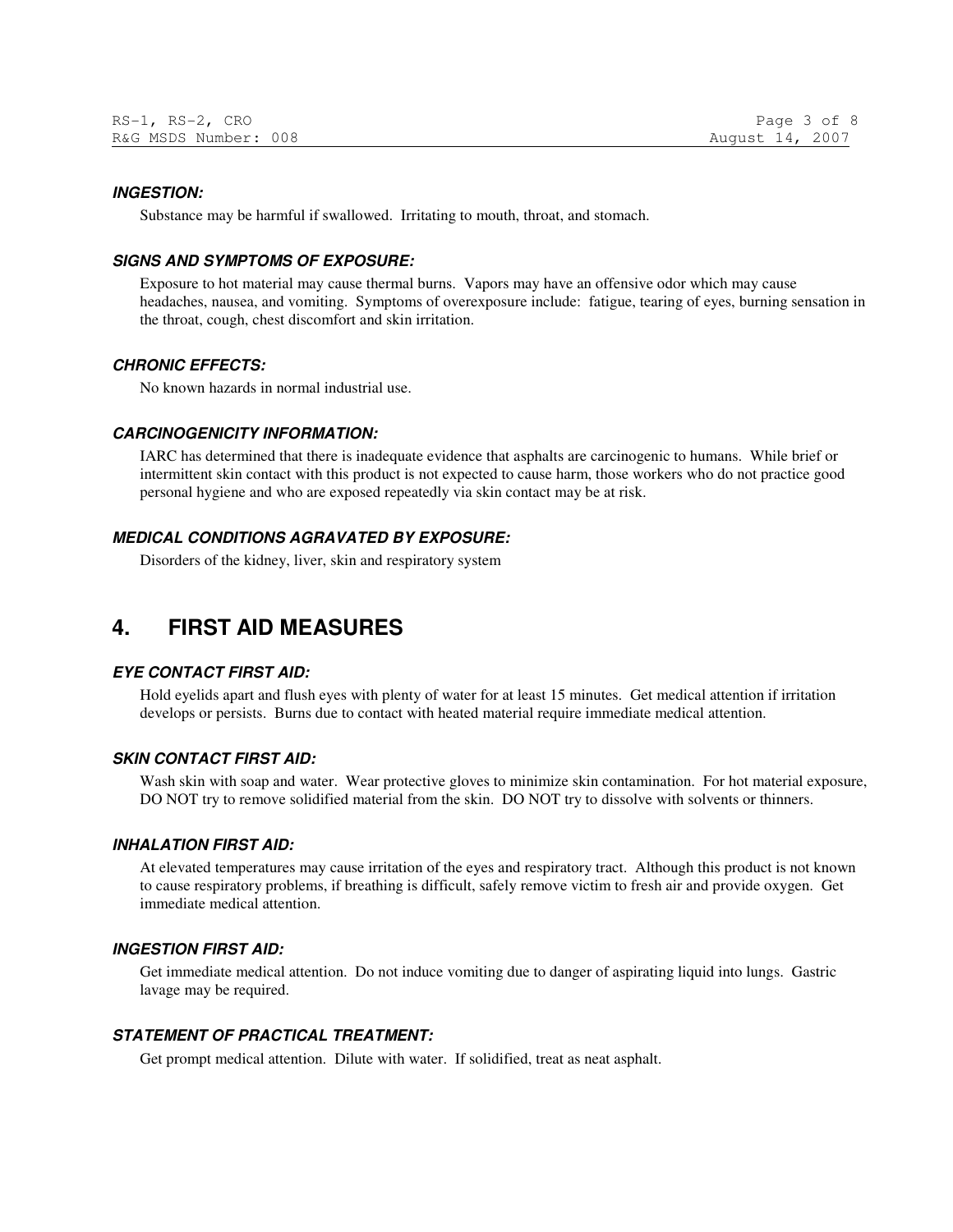## **5. FIRE FIGHTING MEASURES**

## **FLAMMABLE PROPERTIES**

COC Flash Point: None TCC Flash Point: None Autoignition Temperature: N/A

## **FLAMMABLE LIMITS IN AIR**

LEL: N/A UEL: N/A

## **FLAMMABLE PROPERTIES:**

Product is an aqueous solution. Heated product may produce hazardous fumes, decomposition products or residues. Small quantities of hydrogen sulfide may be released upon heating.

### **EXTINGUISHING MEDIA:**

Use alcohol foam, carbon dioxide, or water spray when fighting fires involving this material. Exercise care when using water as contact with hot asphalt products may produce steam and violent foaming.

### **FIRE FIGHTING INSTRUCTIONS:**

As in any fire, wear self-contained breathing apparatus pressure-demand MSHA/NIOSH (approved or equivalent) and full protective gear. Decomposition may produce fumes, smoke, oxides of carbon and hydrocarbons, and possible small quantities of hydrogen sulfide.

### **COMBUSTION PRODUCTS:**

Avoid breathing vapors from heated material. Combustion may produce CO,NOx, SOx and reactive hydrocarbons.

## **6. ACCIDENTAL RELEASE MEASURES**

## **SAFEGUARDS (PERSONNEL):**

Observe precautions in Protective Equipment section.

### **INITIAL CONTAINMENT:**

Clean up spills immediately, observing precautions in Protective Equipment section. Contain spilled liquid with sand or earth.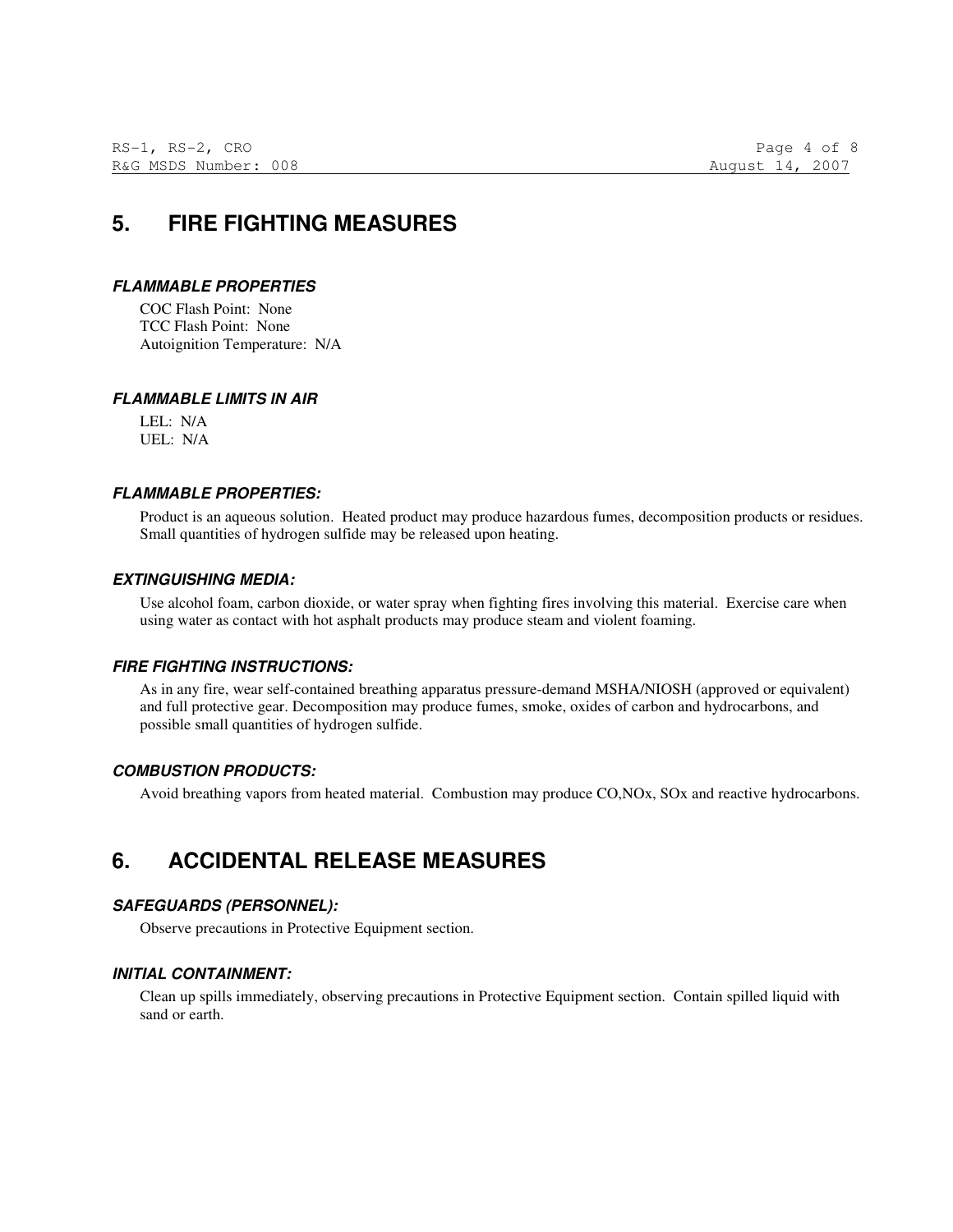#### **LARGE SPILLS PROCEDURE:**

Stop the source of the leak or release. Clean up releases as soon as possible, observing precautions in Exposure Controls/Personal Protection. Contain liquid to prevent further contamination of soil, surface water or groundwater. Large spillage should be dammed-off and pumped into containers.

#### **SMALL SPILLS PROCEDURE:**

Absorb spills with inert material.

## **7. HANDLING AND STORAGE**

#### **SHELF LIFE: (in original, sealed containers)**

1 day @ 82°C

#### **HANDLING (PHYSICAL ASPECTS):**

Use protective clothing impervious to this material.

#### **STORAGE PRECAUTIONS:**

Do not store at temperatures above 82°C.

## **8. EXPOSURE CONTROLS / PERSONAL PROTECTION**

### **ENGINEERING CONTROLS:**

Facilities storing or utilizing this material should be equipped with an eyewash facility and a safety shower.

### **EYE / FACE PROTECTION REQUIREMENTS:**

Where contact with this material is likely, eye protection is recommended.

#### **SKIN PROTECTION REQUIREMENTS:**

Selection of specific items such as gloves, boots, apron or full-body suit will depend on operation.

### **RESPIRATORY PROTECTION REQUIREMENTS:**

When there is potential for airborne exposures in excess of applicable limits, wear NIOSH/MSHA approved respiratory protection.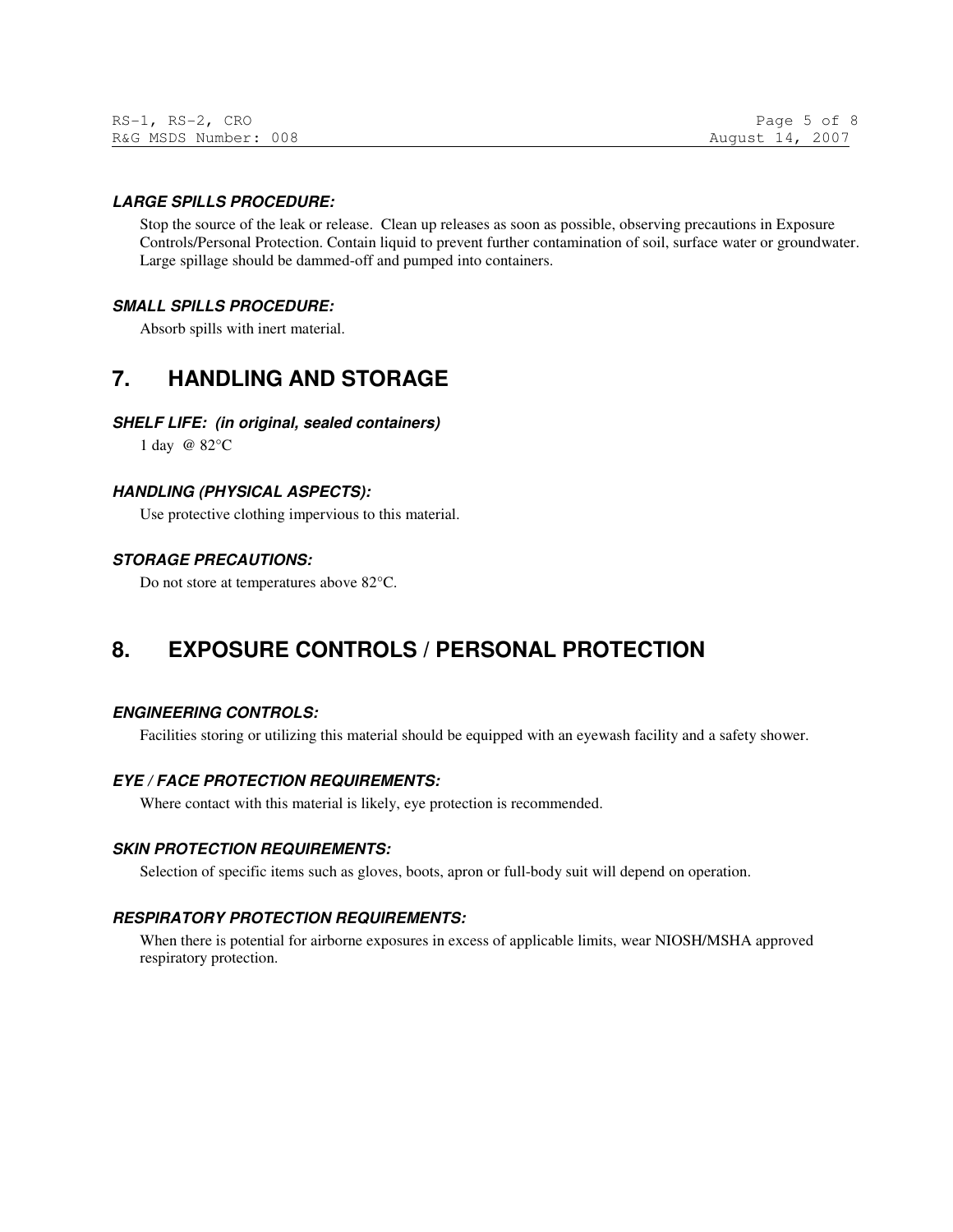#### **EXPOSURE GUIDELINES:**

HYDROGEN SULFIDE OSHA TWA: 10 ppm, 14 mg/m^3 OSHA STEL: 15 ppm

SODIUM HYDROXIDE OSHA PEL: 2 mg/m^3 OSHA Ceiling Limit: 2 mg/m^3

## **9. PHYSICAL AND CHEMICAL PROPERTIES**

| VOLATILE ORGANIC COMPOUNDS (VOC) : <2% |  |
|----------------------------------------|--|

## **10. STABILITY AND REACTIVITY**

## **STABILITY:**

This compound is stable at ambient conditions.

### **POLYMERIZATION:**

Hazardous polymerization will not occur.

## **INCOMPATIBILITY WITH OTHER MATERIALS:**

Avoid contact with strong oxidizing agents.

### **DECOMPOSITION:**

Decomposition will not occur if handled and stored properly.

## **CONDITIONS TO AVOID:**

Avoid extreme temperatures.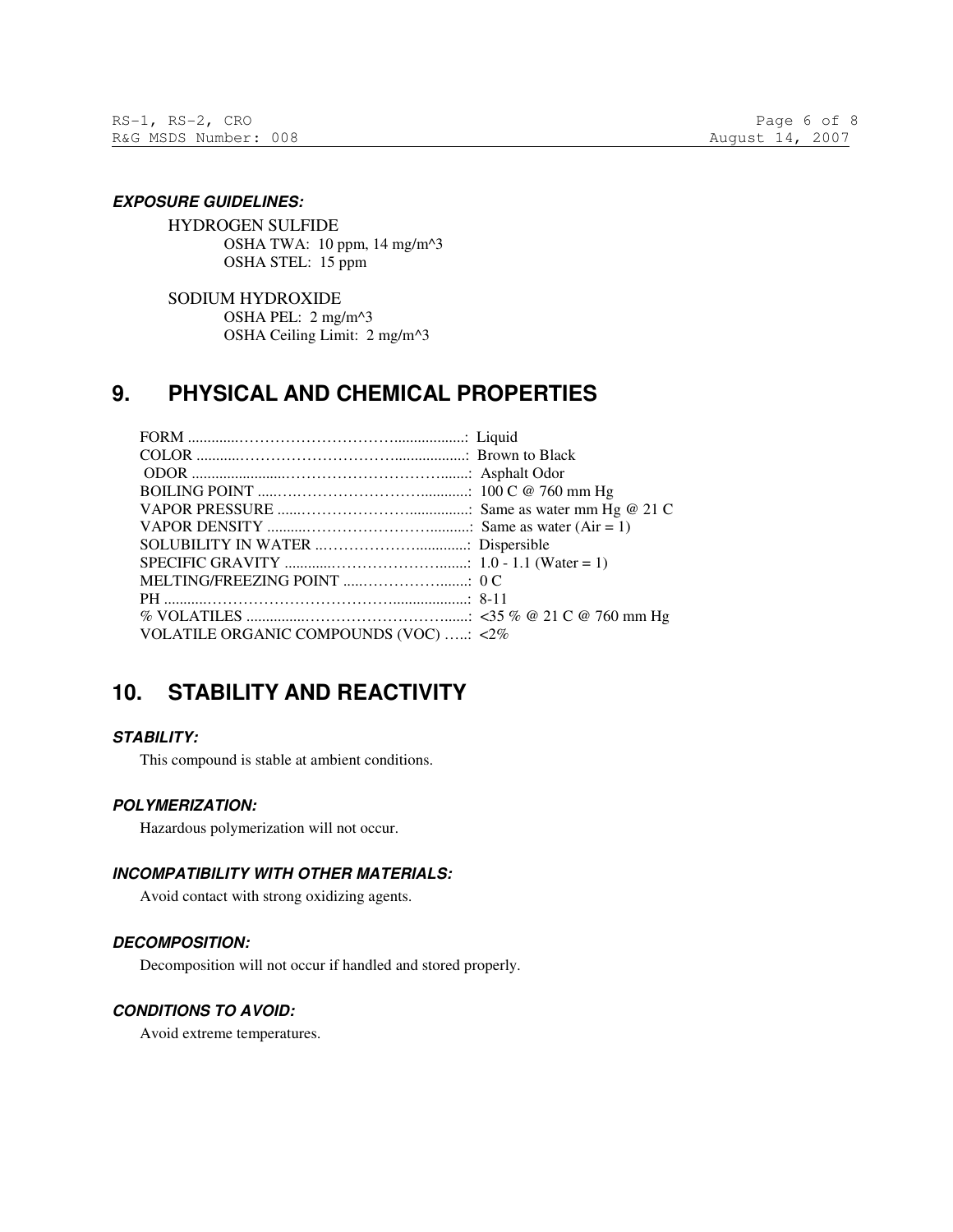## **11. TOXICOLOGICAL INFORMATION**

This material or all of its components are listed on the Inventory of Existing Chemical Substances under the Toxic Substance Control Act (TSCA).

## **12. ECOLOGICAL INFORMATION**

### **ENVIRONMENTAL HAZARDS:**

This material should be prevented from uncontrolled applications to soil or earth. This material is a water pollutant and should be prevented from entering storm water and sewage drainage systems and bodies of water.

## **13. DISPOSAL CONSIDERATIONS**

### **WASTE DISPOSAL:**

Treat or dispose of waste material in accordance with all local, state/provincial, and national requirements. Avoid disposal into waste water treatment facilities.

#### **CONTAMINATED MATERIALS:**

Treat as product waste.

#### **CONTAINER DISPOSAL:**

Un cleaned empty containers should be disposed of in the same manner as the contents.

## **14. TRANSPORTATION INFORMATION**

PRODUCT LABEL RS-1, RS-2, CRO D.O.T. SHIPPING NAME ...: Non Regulated, Water Based Asphalt Emulsion D.O.T. HAZARD CLASS ....: Non-Hazardous